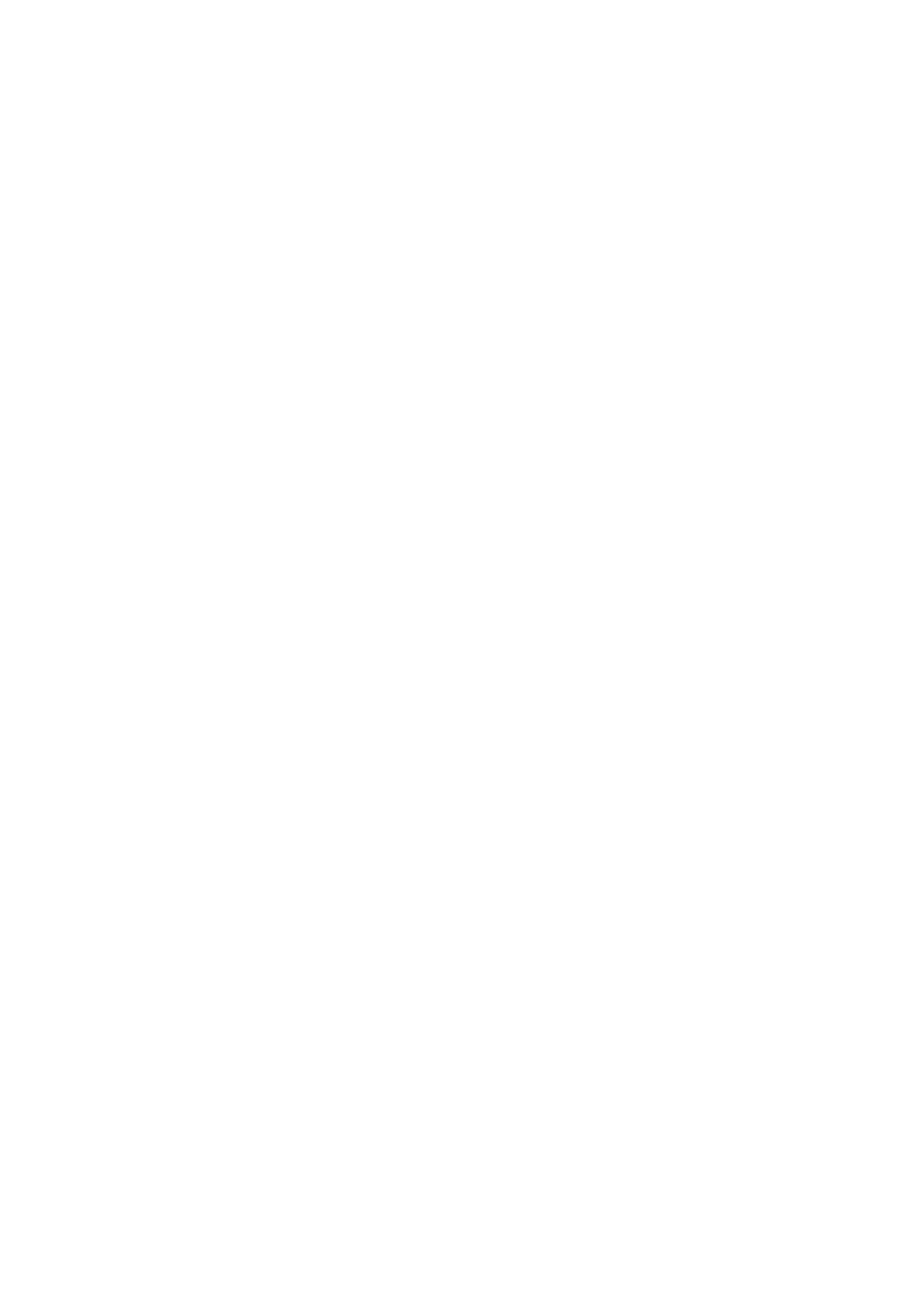# Adaptive sequential feature selection for pattern classification

Liliya Avdiyenko<sup>1</sup>, Nils Bertschinger<sup>1</sup> and Juergen Jost<sup>1,2</sup>

<sup>1</sup>*Max Planck Institute for Mathematics in the Sciences, Inselstr. 22, 04103 Leipzig, Germany* <sup>2</sup> *Santa Fe Institute, 1399 Hyde Park Road, Santa Fe, New Mexico 87501, USA* {*liliya.avdiyenko, nils.bertschinger, jjost*}*@mis.mpg.de*

Keywords: Adaptivity: Feature Selection: Mutual Information: Multivariate Density Estimation: Pattern Recognition.

Abstract: Feature selection helps to focus resources on relevant dimensions of input data. Usually, reducing the input dimensionality to the most informative features also simplifies subsequent tasks, such as classification. This is, for instance, important for systems operating in online mode under time constraints. However, when the training data is of limited size, it becomes difficult to define a single small subset of features sufficient for classification of all data samples. In such situations, one should select features in an adaptive manner, i.e. use different feature subsets for every testing sample. Here, we propose a sequential adaptive algorithm that for a given testing sample selects features maximizing the expected information about its class. We provide experimental evidence that especially for small data sets our algorithm outperforms two the most similar information-based static and adaptive feature selectors.

# 1 INTRODUCTION

Machine learning is often confronted with highdimensional data. A common problem is the so-called "curse of dimensionality", meaning that the amount of data required to find good model parameters grows exponentially with the dimension of the input space. For this reason, as well as computational issues, feature selection is often used to reduce the data dimensionality to the features relevant to solve a given problem, such as classification. Moreover, in a situation when the training set is of a limited size, a classifier built on a smaller number of features usually has better generalization ability.

Basically, one can distinguish between two types of feature selection algorithms: filters and wrappers (Webb, 1999). The former try to reduce the dimensionality of the data while keeping potential clusters in the data well separated. In this case, the relevance of each feature is evaluated using different measures of distances between classes, e.g. probabilistic distance measures. However, the involved probabilities are difficult to estimate and often approximate methods are used. Wrappers also preprocess the data but directly take into account that the resulting features should be useful for a certain classifier. Therefore, features are selected based on the prediction accuracy of the classifier employing these features. This might lead to better results but is usually computationally

demanding and prone to overfitting.

In each case, one can look for the best feature subset of a certain cardinality using an optimal search strategy. Since the number of possible subsets is exponentially large, testing all of them is infeasible. A good example is the branch and bound method (Narendra and Fukunaga, 1977) that assumes monotonicity of the selection criterion to avoid an exhaustive search. If such an assumption is not valid and the number of features is large, suboptimal methods have to be used. This class of algorithms includes forward and backward sequential feature selection, e.g. (Ding and Peng, 2005; Abe, 2005). In both cases, the relevance of each feature is evaluated together with the current feature subset.

Among probabilistic criteria used by filters, selection criteria based on Shannon entropy are widely used (Duch et al., 2004). Such criteria select the features to reduce uncertainty about the output class. Battiti was one of the first to use mutual information, a concept closely related to the Shannon entropy, for sequential feature selection (Battiti, 1994). However, this involves estimation of the conditional mutual information (CMI), i.e. the amount of information between the feature and the class given the already selected features, which requires multivariate density estimation. To circumvent this problem, Battiti approximated CMI by pairwise mutual information. Kernel density estimation (discussed below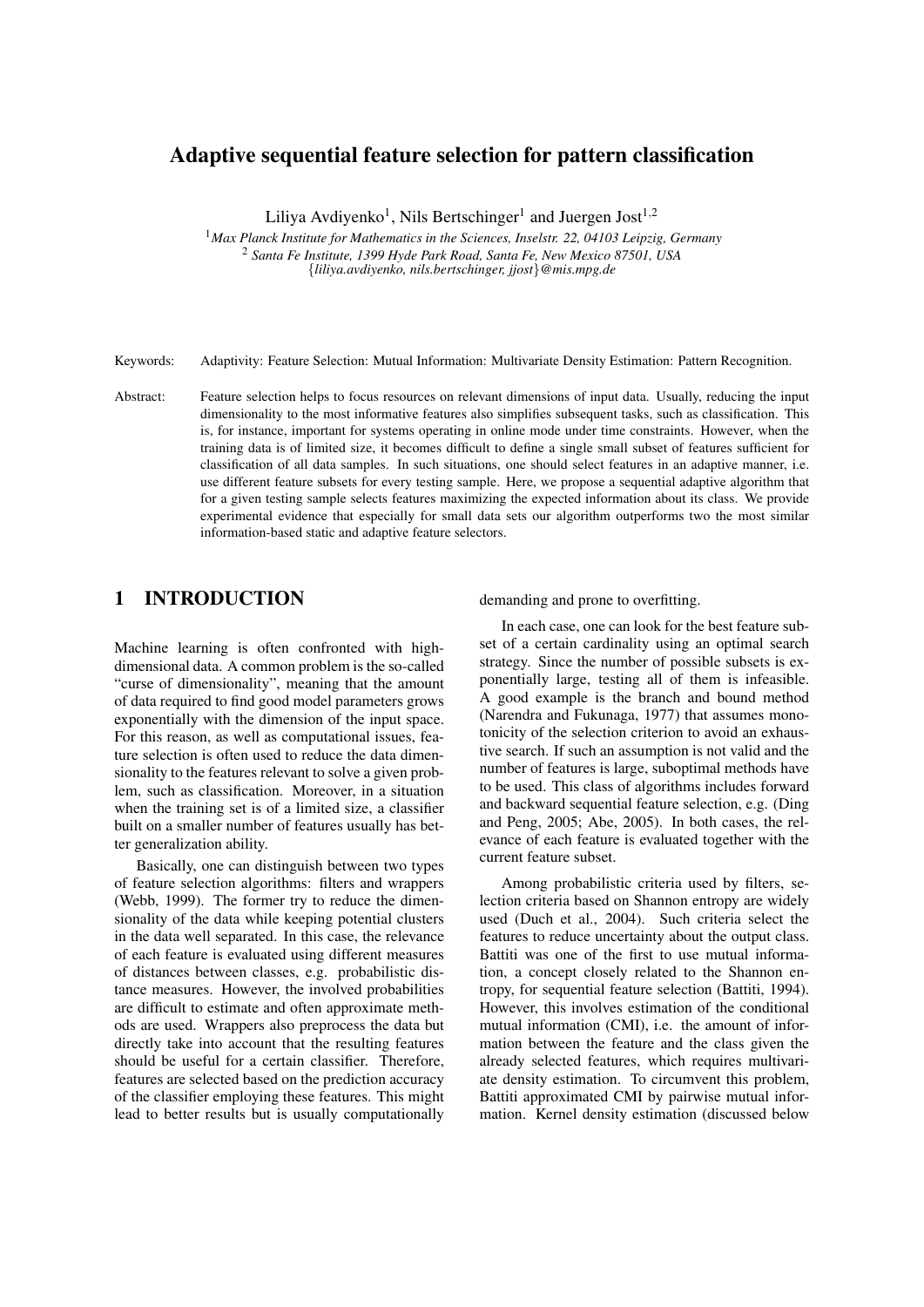in subsection 2.2.1) is a non-parametric technique widely used for multivariate density estimation. It was successfully applied to estimate CMI for the exhaustive search procedure (Bonnlander and Weigend, 1994) and forward feature selection (Kwak and Choi, 2002; Bonnlander, 1996).

Ideally, it should be possible to describe all observations by the same small subset of features. However, when the amount of available training data is limited and the number of features exceeds the number of training samples, it is very likely that no single feature subset is good enough for classification of all observations. For example, one may need different features to discriminate between classes, or even different objects belonging to one class may have different discriminative features. One can partially overcome this problem by having a collection of all relevant feature subsets. This, however, will lead to an increase in the classifier complexity, which in turn will lead to its poor performance, since there is not enough data for training the classifier in high-dimensional space, e.g. see (Raudys and Jain, 1991). Thus, conventional feature selection schemes, which select a fixed subset of features before they are handed to a classifier, can be inefficient.

Thereby, in cases of small data sets, we propose to use different subsets of features for every testing sample, i.e. select the relevant features in an "adaptive" manner. Here, by adaptivity we mean that for a certain testing sample every selected feature should yield the maximum additional information about the class given the already selected features with values observed on this testing sample.

The idea of adaptivity was used by Geman and Jedynak in their active testing model (1996) where they sequentially select tests in order to reduce uncertainty about the true hypothesis. For their problem domain, they assumed that features are conditionally independent given the class. Jiang also used an adaptive scheme (Jiang, 2008), however, without conditioning on the already selected features, which are employed only to update a set of currently active classes. In contrast to these schemes, we adaptively select features taking into account high-order dependencies between them.

Here, we propose an adaptive feature selection algorithm based on CMI that sequentially adds features one by one to a subset of features relevant for a certain testing sample. Even though the multivariate probability densities are hard to estimate in general and from small data sets especially, the algorithm is still able to select informative features in high dimensions.

Our model is also inspired by sequential visual processing, i.e. a principle of eye movements when

performing a task. Since a human can foveate only on a small part of an image at time, the scene is perceived sequentially. Moreover, only a few eye fixations are usually enough to analyze the whole scene. This might suggest that optimal saccades for a certain task follow the sequence of the most informative scene-specific locations. For experimental support see (Renninger et al., 2007; Najemnik and Geisler, 2005).

Sec. 2.1 explains the mathematical basis and general idea of our method, whereas Sec. 2.2 gives implementation details. Then, in Sec. 3, we provide results for two image classification tasks using artificially constructed bitmap images of digits and real-world data from the MNIST database of hand-written digits. We show that our method outperforms the Parzen window feature selector (Kwak and Choi, 2002) and the active testing model (Geman and Jedynak, 1996), which are static and adaptive CMI-based feature selectors. Finally, in Sec. 4 we discuss benefits of our approach and future extensions.

# 2 MODEL

For our model, we start with a standard classification setup. Suppose we have a space of possible inputs  $\mathcal{F} = \times_{i=1}^{n} \mathcal{F}_i$ , i.e each input is an *n*-dimensional feature vector  $\mathbf{f} = (f_1, \dots, f_n)$ , where the *i*<sup>th</sup> feature takes values  $f_i \in \mathcal{F}_i$ . Our notion of feature is rather general, ranging from simple ones, such as the gray-value of a certain pixel, to sophisticated ones, such as counting faces in an image. Feature combinations are considered as a random variable *F* with a joint distribution on  $\mathcal{F}_1 \times \cdots \times \mathcal{F}_n$  and the observation **f** is drawn from that distribution.

Furthermore, each observation has an associated class label  $c \in \mathcal{C} = \{c_1, \ldots, c_m\}$ . The task of the classifier is to assign a class label to each observation f. Thus, formally it is considered as a map  $\phi$ :  $\mathcal{F} \rightarrow \mathcal{C}$  or, more generally, assigning to each **f** the conditional probabilities  $p(c|\mathbf{f})$  of the classes *c*. To learn such a classification, we are given a training set  $X = \{(\mathbf{x}_i, c_i)\}_{i=1}^T$  of labeled observations, which are assumed to be drawn independently from the distribution relating feature vectors and class labels. Then the goal is to find a classification rule φ that correctly predicts the class of future samples with unknown class label, called testing samples. That is, confronted with a feature vector ξ we would classify it as *c* = φ(ξ). Feature selection then means that for this particular task only a subset of features rather than the full feature vector is used.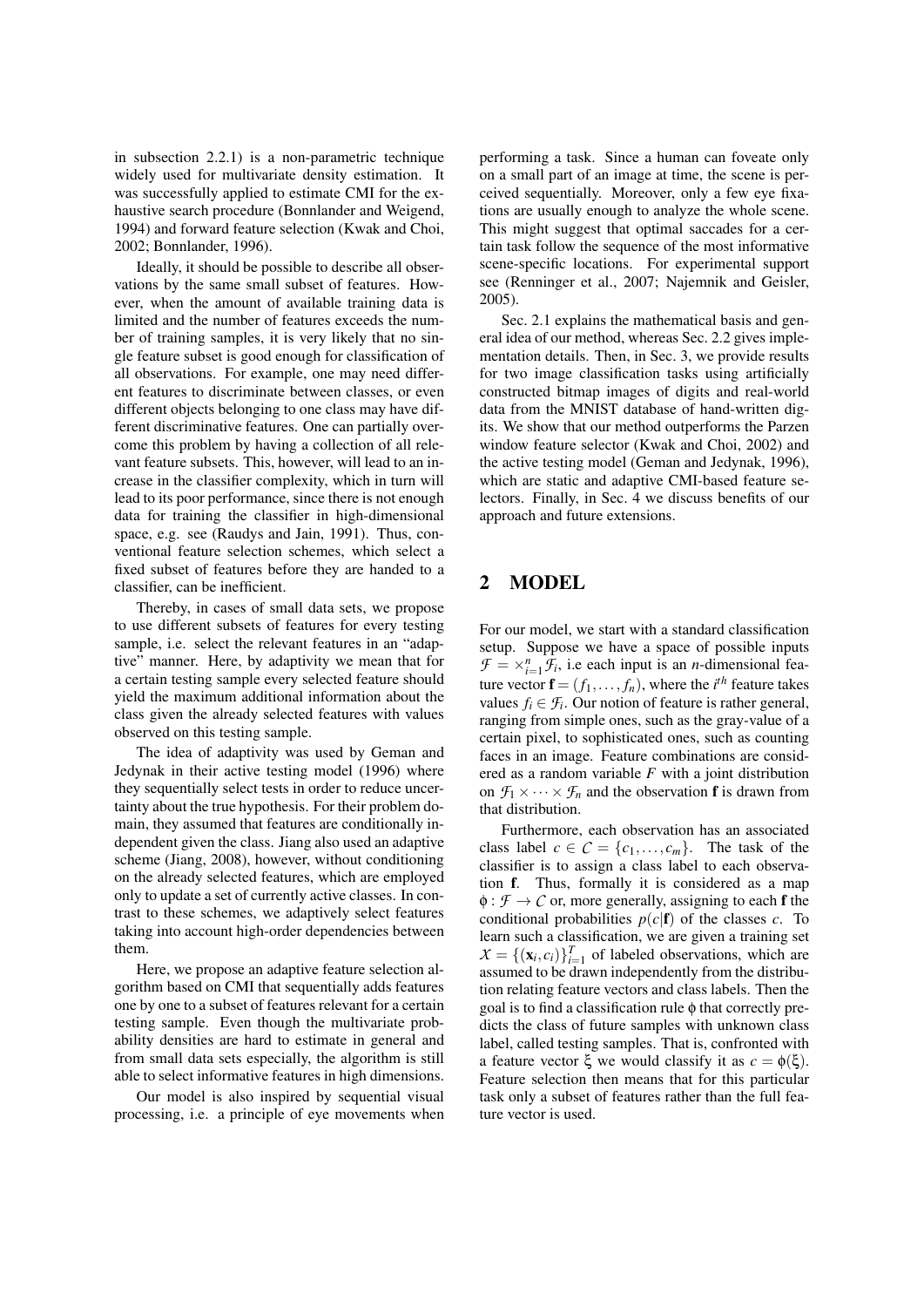#### 2.1 Adaptive feature selection

Adaptivity: For classification problems with small training sets, we suggest to select features adaptively. Thus, we do not predefine a single subset of the relevant features but rather select a specific one for every new testing sample. The proposed feature selection scheme is a sequential feedforward algorithm. Every next feature added to the subset should be discriminative together with the already selected features, which take particular values observed on the current testing sample.

Sequential feedforward feature selection algorithms use a greedy search strategy, which does not assume the full search and evaluating the relevance of every possible feature subset. Such feedforward algorithms start from the empty set and add features one by one so that every next feature maximizes some selection criterion *S* considering features selected on the previous steps. Thus, conventionally the feature  $F_{\alpha_{i+1}}$  selected on the  $(i+1)^{th}$  step should satisfy the following:

$$
\alpha_{i+1} = \underset{k}{\arg \max} S(F_{\alpha_1}, \ldots, F_{\alpha_i}, F_k),
$$
  

$$
F_k \in \{F_1, \ldots, F_n\} \setminus \{F_{\alpha_1}, \ldots, F_{\alpha_i}\},
$$
 (1)

where  $F_{\alpha_1}, \ldots, F_{\alpha_i}$  is a subset of the features selected before the  $(i+1)$ <sup>th</sup> iteration.

Let us consider an adaptive case. Suppose that we have a testing sample ξ. Suppose also that after *i* steps we have selected the features  $F_{\alpha_1}, \ldots, F_{\alpha_i}$ and observed their values  $\xi_{\alpha_1}, \dots, \xi_{\alpha_i}$  on this testing sample. Then, for this testing sample the next feature  $F_{\alpha_{i+1}}$  is selected according to the adaptive criterion:

$$
\alpha_{i+1} = \arg \max_{k} S(F_{\alpha_1} = \xi_{\alpha_1}, \ldots, F_{\alpha_i} = \xi_{\alpha_i}, F_k). \quad (2)
$$

In contrast to the static criterion (1), the adaptive criterion also takes into account the *values* of the already selected features, *which are observed on the current testing sample*.

Probabilistic Selection Criterion: The feature selection scheme proposed here uses a probabilistic selection criterion and is based on the mutual information between the features and class variables (Cover and Thomas, 1991).

The mutual information between two continuous random variables *A* and *B* measures the amount of information between them and is defined as follows:

$$
I(A;B) = \int\limits_A \int\limits_B p(a,b) \log \frac{p(a,b)}{p_A(a)p_B(b)} \, dbda, \quad (3)
$$

where  $p(a,b)$  is the joint probability density function (pdf) of *A* and *B*, and  $p_A(a) = \int_B$ *p*(*a*,*b*)d*b* and

 $p_B(b) = \int p(a, b) da$  are their marginal densities. In *A* case of discrete variables, the integration is substituted by summation over the values of the variables.

Our goal is a sequential selection of features that bring the maximum additional information about classes, i.e. those that are both discriminative and non-redundant with respect to the already selected features. Thus, we propose the adaptive mutual information feature selector (AMIFS), which is based on the expected mutual information between the classes and a feature candidate *k* conditioned on the outcome of the selected features which is observed on the testing sample  $I(C; F_k | \xi^i)$ . Then, according to AMIFS every next selected feature should satisfy the following:

$$
\alpha_{i+1} = \arg \max_{k} S(F_{\alpha_1} = \xi_1, \dots, F_{\alpha_i} = \xi_{\alpha_i}, F_k) =
$$
  
arg max 
$$
\left\{ \int_{\mathcal{F}_k} \sum_{c \in C} p(f_k, c | \xi^i) \log \frac{p(f_k, c | \xi^i)}{p(f_k | \xi^i) p(c | \xi^i)} df_k \right\},
$$
(4)

where the variable  $C$  represents the classes,  $C =$  $\{c_1,\ldots,c_m\}$ , and  $\xi^i = \{F_{\alpha_1} = \xi_{\alpha_1},\ldots,F_{\alpha_i} = \xi_{\alpha_i}\}\$ is a shorthand for the set of values which are observed on the selected features of the sample ξ.

Note that the expression (4) is not a conventional CMI since we do not average over all possible outcomes of the features  $F_{\alpha_1}, \ldots, F_{\alpha_i}$ , but rather condition on the specific values that we observe on the particular testing sample. This implies that we look for the feature  $F_{\alpha_{i+1}}$  that is informative for the certain region of the input space, which is specified by the observed values of the already selected features. Thefore, we adaptively select a different subset of the relevant features for every sample we want to classify.

Using the definition of the Kullback-Leibler divergence,

$$
D(p||q) = \int p(x) \log \frac{p(x)}{q(x)} dx
$$
 (5)

for two distributions  $p$  and  $q$ , (4) can be rewritten as follows:

$$
\alpha_{i+1} = \arg \max_{k} \left\{ \sum_{c \in C} p(c|\xi^{i}) D(p(f_k|c, \xi^{i}) || p(f_k|\xi^{i})) \right\}.
$$
\n(6)

This is the average distance between the pdf of the feature  $F_k$  given a certain class and its marginal pdf, where both pdfs are updated after observing the current feature subset on the sample ξ. Thus, the selection criterion favors features with distinctive posterior distributions for data drawn from the different classes, that is, features that on the  $(i+1)$ <sup>th</sup> step are expected to best discriminate between the classes.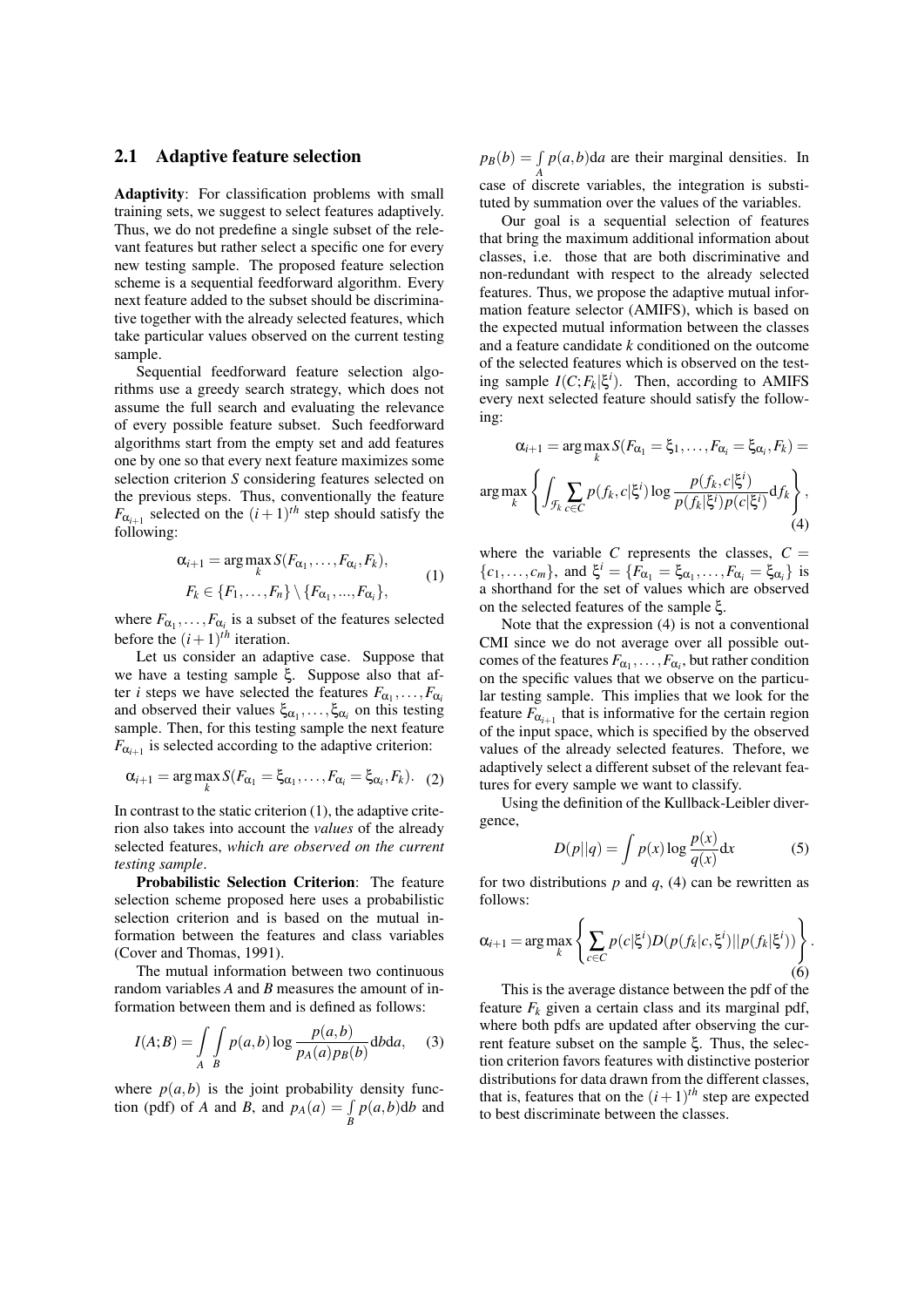In our algorithm, the first feature is selected independently of the testing sample ξ and should maximize the mutual information with classes:

$$
\alpha_1 = \arg \max_k I(C; F_k), \quad F_k \in \{F_1, \ldots, F_n\}.
$$
 (7)

The scheme becomes adaptive only after the first feature is selected and the value it takes on the testing sample is known.

Stopping rule: Ideally, the algorithm can be stopped when one of the classes has been unambiguously identified. In practice, this is not possible and other stopping criteria have to be used, e.g. minimum additional information that the next feature brings or simply a maximum number of iterations. However, in this paper, we shall not address the issue of stopping rules.

# 2.2 Estimation of the Selection **Criterion**

The selection criterion (4) can be rewritten as

$$
\alpha_{i+1} = \arg \max_{k} \left\{ \sum_{j=1}^{m} p(c_j | \xi^i) \times \int p(f_k | \xi^i, c_j) \log \frac{p(f_k, \xi^i | c_j) p(c_j) p(\xi^i)}{p(c_j, \xi^i) p(f_k, \xi^i)} df_k \right\}.
$$
\n(8)

The pdfs under the logarithm, that do not depend on  $f_k$  and therefore do not contribute to argmax, can *k* be dropped. Thus, we obtain

$$
\alpha_{i+1} = \arg \max_{k} \left\{ \sum_{j=1}^{m} p(c_j | \xi^i) E_{p(f_k | \xi^i, c_j)} [\log \frac{p(f_k, \xi^i | c_j)}{p(f_k, \xi^i)}] \right\}
$$
(9)

.

The expression (9) requires estimation of multivariate pdfs as well as the conditional expectation over multivariate pdf.

#### 2.2.1 Kernel Density Method

In our case, we solve both problems with the kernel method, a nonparametric smoothing technique developed by Rosenblatt (Rosenblatt, 1956) and Parzen (Parzen, 1962).

Density estimation: For a training set consisting of *T* independently and identically distributed (iid) *n*-dimensional samples  $X = {\mathbf{x}_1, ..., \mathbf{x}_T}$ ,  $\mathbf{x}_i \in \mathbb{R}^n$ , the kernel density estimate (KDE) of the pdf  $\hat{p}(\mathbf{y})$  is

$$
\hat{p}(\mathbf{y}) = (T \prod_{j=1}^{n} h_j)^{-1} \sum_{x_i \in X} \prod_{j=1}^{n} K(\frac{y_j - x_{i,j})}{h_j}), \quad (10)
$$

where  $K(\cdot)$  is a univariate kernel function,  $h_j$  is a kernel bandwidth parameter and  $x_{i,j}$  is the value of

the  $j<sup>th</sup>$  feature of the sample  $\mathbf{x}_i$ . Here, we use a socalled product kernel, which is a commonly used simplification of the general multivariate kernel. Since quality of the density estimation does not particularly depend on the choice of the kernel, for convenience we restrict ourselves to Gaussian kernels  $K(w) = \frac{1}{\sqrt{2}}$  $\frac{1}{2\pi}$ exp( $-\frac{w^2}{2}$  $\frac{\sqrt{v}}{2}$ ).

Bandwidth selection: The bandwidth parameters  $h_j$  control the smoothness of the estimated density. Setting them too large, all details of the density structure are lost, whereas setting them too small will lead to a highly variable estimate with many false peaks around every sample point. Therefore, a choice of the proper bandwidth parameters is important. We only briefly mention the bandwidth selection method that we used, for details and an overview of other methods see (Turlach, 1993).

The normal reference rule (Silverman, 1986) is one of the simplest methods based on the asymptotic mean integrated squared error between the true and estimated densities and assumes that the data is Gaussian. The method produces good estimates for univariate densities but tends to oversmooth for multivariate cases. Among more sophisticated methods that can be easily extended to the multivariate densities are Markov chain Monte Carlo (MCMC) methods. They estimate a bandwidth matrix through the data likelihood using cross-validation and are reported to have a good performance, e.g. see (Zhang et al., 2004).

In higher dimensions data become sparser and tend to move away from the modes of the distribution (Scott, 1992). Therefore, the bandwidth parameter of kernel functions should be adjusted to the data dimensionality so that estimates are based on a sufficient number of data points. In our case, the dimension of estimated densities grows iteratively. Moreover, we estimate joint densities of different feature subsets. Ideally, one has to select a unique optimal bandwidth vector for every feature combination of different cardinality. Since it is computationally infeasible, we pick the normal reference rule, which does not require any optimization and automatically gives a bandwidth depending on the dimension of the estimated density. So the bandwidth for feature  $F_i$  is defined as

$$
h_i = \left(\frac{4}{d+2}\right)^{\frac{1}{d+4}} \sigma_i T^{-\frac{1}{d+4}},\tag{11}
$$

where *d* is the dimension of the estimated multivariate density,  $\sigma_i$  is the standard deviation of the data points and *T* is the number of training samples.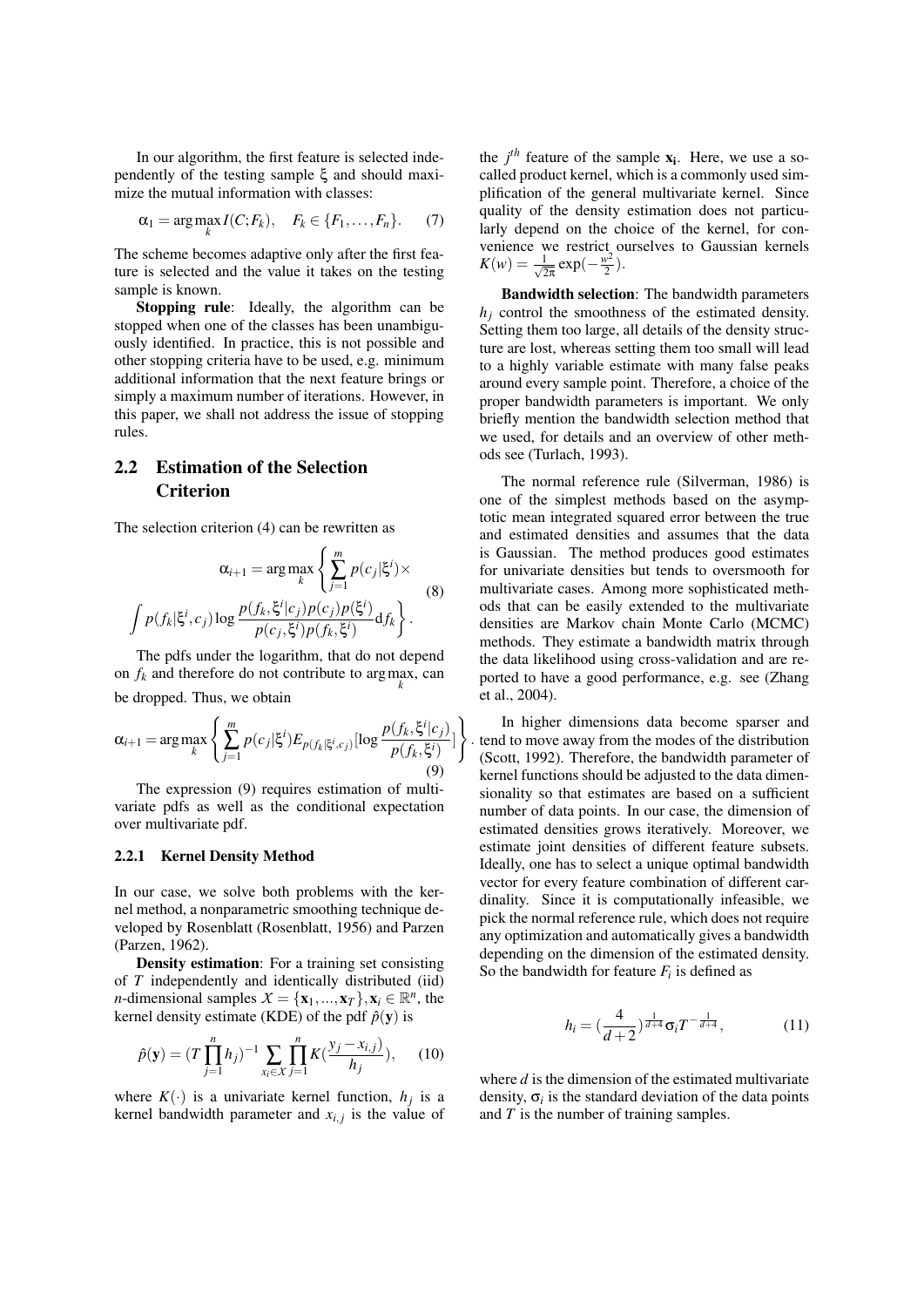#### 2.2.2 Conditional Expectation

We estimate the conditional expectation over the multivariate pdf  $p(f_k|\xi^i,c_j)$  using a kernel-based estimator as well. Let us consider a training set  $X =$  $\{(\mathbf{x}_1,\mathbf{y}_1),...,\allowbreak(\mathbf{x}_T,\mathbf{y}_T)\}\text{, where } \mathbf{x}_i \text{ and } \mathbf{y}_i \text{ are realiza-}$ tions of *nx*− and *ny*−dimensional continuous random variables x and y, respectively. Suppose, one needs to estimate the expectation of some function  $g(\mathbf{x})$ over the conditional distribution  $p(x|y = a)$ , where a is a particular observation of the variable y. Then, using the nonparametric kernel regression estimator proposed by Nadaraya (1964) and Watson (1964), the conditional expectation of  $g(\mathbf{x})$  is:

$$
E_{p(\mathbf{x}|\mathbf{y}=\mathbf{a})}[g(\mathbf{x})] = \frac{(T \prod_{j=1}^{n_y} h_j)^{-1} \sum_{x_i \in X} \prod_{j=1}^{n_y} K_j(a, y_i) g(\mathbf{x})}{(T \prod_{j=1}^{n_y} h_j)^{-1} \sum_{x_i \in X} \prod_{j=1}^{n_y} K_j(a, y_i)},
$$
\n(12)

where  $(h_1, ..., h_{n_y})$  is a bandwidth vector of the kernel for the variable **y** and  $K_j(a, y_i)$  denotes  $K\left(\frac{a_j - y_{i,j}}{h_i}\right)$  $\frac{-y_{i,j}}{h_j}$ ). Note that the denominator is KDE of  $\hat{p}(\mathbf{y} = \mathbf{a})$ .

Plugging (12) into the selection criterion (9), we have:

$$
\alpha_{i+1} = \arg \max_{k} \left\{ \sum_{j=1}^{m} \frac{p(c_j|\xi^i)}{p(\xi^i|c_j)} (T_j \prod_{q=1}^{i} h_{\alpha_q})^{-1} \times \sum_{x_r \in X_j} \prod_{q=1}^{i} K_{\alpha_q}(\xi, x_r) \log \frac{p(f_k = x_{r,k}, \xi^i|c_j)}{p(f_k = x_{r,k}, \xi^i)} \right\},
$$
\n(13)

where  $X_j$  is a subset of the training samples belonging to the class  $c_j$  and  $T_j = |\mathcal{X}_j|$ .

Note that the expression in the first fraction simplifies just to  $p(c_j)$ , because  $\frac{p(c_j|\xi^i)}{p(\xi^i|c_j)}$  $\frac{p(c_j|\xi^i)}{p(\xi^i|c_j)} = \frac{p(c_j)}{p(\xi^i)}$  $\frac{p(c_j)}{p(\xi^i)}$  and  $p(\xi^i)$ can be dropped as it does not influence argmax *k* . Finally, using the kernel method to estimate densities and after some simple algebraic transformations, the expression (13) is of the form:

$$
\alpha_{i+1} = \arg \max_{k} \left\{ \sum_{j=1}^{m} p(c_j) T_j^{-1} \times \sum_{x_r \in X_j} K_{\alpha_q}(\xi, x_r) \log \frac{\sum\limits_{x_s \in X_j} K_k(x_r, x_s) \prod\limits_{q=1}^i K_{\alpha_q}(\xi, x_s)}{\sum\limits_{x_u \in X} K_k(x_r, x_u) \prod\limits_{q=1}^i K_{\alpha_q}(\xi, x_u)} \right\}.
$$
\n(14)

The expression under the logarithm measures a ratio between values of two pdfs in the point  $x_r$ . When

the pdfs are estimated from small training sets, unreliabilities can lead to large ratios even though there is no real evidence for that. To cope with this, we add a small value to both pdfs which can be interpreted as smoothing them with an improper base distribution. The smoothing should be adjusted to the current dimension of the pdf, thus, we take it to be proportional to the maximum response of the product kernel of the selected features over all training points. Such a simple smoothing works fine for our problem, since we do not need precise values of the criterion in (14), but rather want to find a feature that maximizes it.

#### 3 EXPERIMENTS

Here, we provide an experimental comparison of our method with two feature selection algorithms based on CMI: Parzen window feature selector (PWFS) (Kwak and Choi, 2002) and active testing model (ATM) (Geman and Jedynak, 1996). In our terminology PWFS is a static selection scheme (1). It is based on the conventional CMI estimated with the kernel method. ATM is a feature selector based on the adaptive CMI which uses a simplifying assumption that features are conditionally independent given a class. Since the estimation of the selection criterion, proposed by Geman and Jedynak, was problemspecific, here we use just the general idea of their method. That is, in our experiments ATM selects features as follows:

$$
\alpha_{i+1} = \arg \max_{k} \left\{ \sum_{j=1}^{m} \frac{p(c_j) \prod_{q=1}^{i} p(f_{\alpha_q} = \xi_{\alpha_q}|c_j)}{T_j} \times \sum_{x_r \in X_j} \log \frac{p(f_k = x_{r,k}|c_j)}{\sum_{v=1}^{m} p(c_v) p(f_k = x_{r,k}|c_v) \prod_{q=1}^{i} p(f_{\alpha_q} = \xi_{\alpha_q}|c_v)} \right\}.
$$
\n(15)

To make a fair comparison, all criteria are estimated using KDE with the same bandwidth vector as chosen by the normal reference rule (11).

#### 3.1 Artificial Data Set

For the first experiment, we artificially constructed a data set for image classification. It contains pixelbased black-and-white images of digits belonging to 10 different classes. First, we constructed four distinct examples of every class. From this data set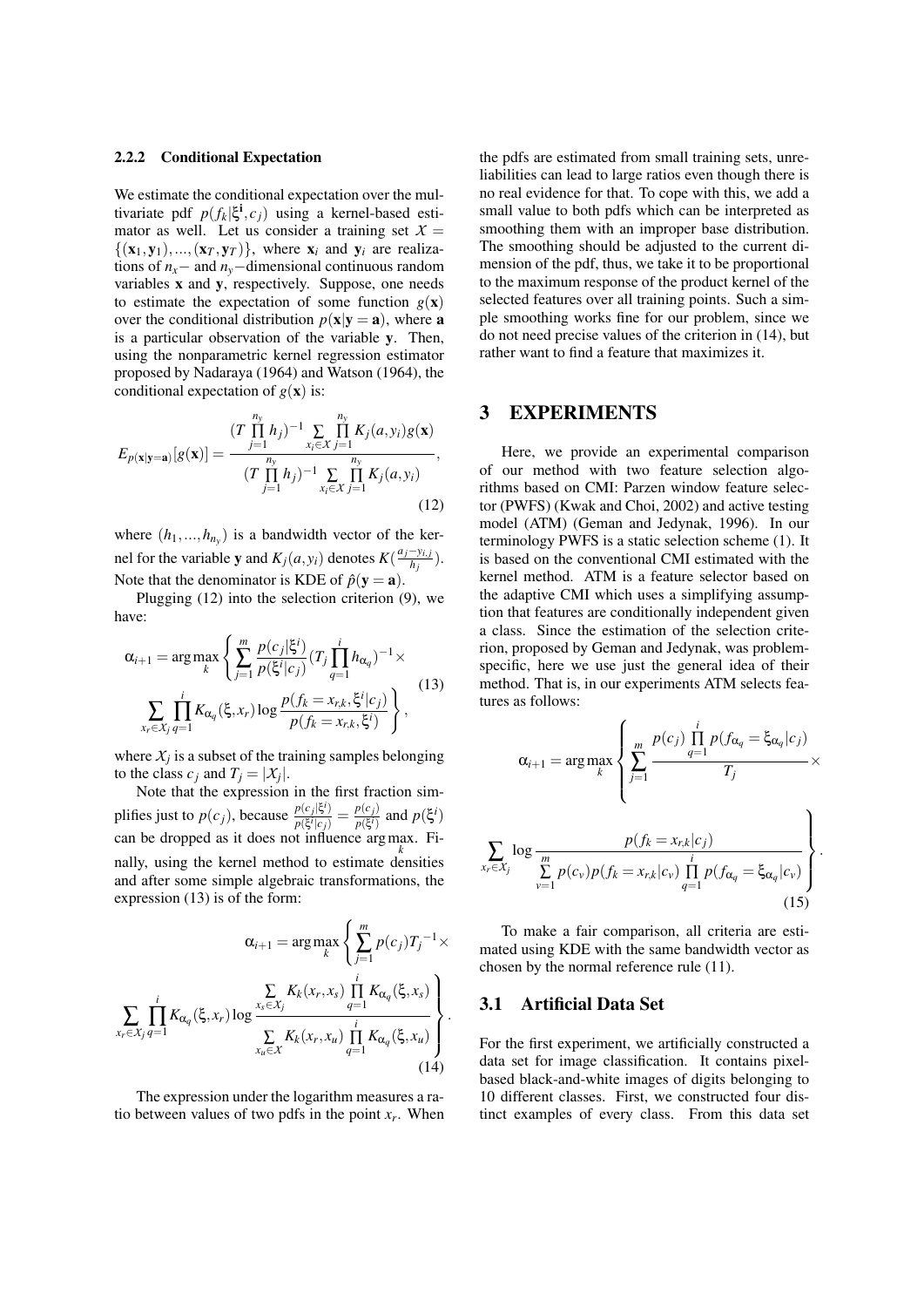we generated a new one with 1000 samples by randomly adding 5 pixels of noise to the original images (Fig. 1). Further, we formed 20 training sets with 30 and 300 samples in each and one testing set containing 100 samples by randomly selecting an equal number of samples from each class.



Figure 1: Examples of original and noisy digits.

In our setup, each image is described by a vector of complex features. These, in turn, are functions of simple features of the image. Our simple features are inspired by the complex cells in the primary visual cortex discovered by D. Hubel and T. Wiesel in the 1960s (Hubel and Wiesel, 2005). Both are responsive to primitive stimuli that are independent of their spatial location. Here, each simple feature corresponds to a  $3 \times 3$  image patch and is activated proportional to the frequency with which the corresponding patch occurs in the image. For normalization and smoothing purposes, patch frequencies are squashed in the interval  $[-1,1]$  via a sigmoidal function.

The complex features correspond to  $3 \times 3$  image patches as well. Their activation value is computed as a weighted sum of the activations of the simple features. The weight from the simple feature responding to the same patch is 1. For the others, it drops in the number of pixels that differ between the corresponding image patches according to a Gaussian. Thus, the complex features react more robust against pixel noise than the simple features. Since there are 9 binary pixels in each  $3 \times 3$  patch, an image is described by a vector of  $2^9 = 512$  complex feature values.

As a classifier we used the weighted k-nearest neighbor algorithm (wk-NN). It assigns a class to a testing sample based on a distance-weighted vote of the *k* nearest training samples. The wk-NN is one of the simplest classifiers, but the fact that it does not need learning is useful because the adaptive scheme requires multiple running of the classifier with different features. Here, we used *k*=20 hand-tuned using validation sets.

To investigate the usefulness of the proposed AM-IFS we ran experiments on training sets with *T*= 30 and 300 samples. Note, that all sets have fewer training samples than features which easily leads to overfitting. The classification errors were evaluated on separate testing samples and compared with the cases when feature selection was done using PWFS, ATM and when the classifier was run on the full feature vector, i.e. without feature selection (Fig. 2). All results are averaged over 20 runs with the different training sets.

One clearly sees the advantage of using an adaptive scheme for feature selection. Not only does the error rate drop very quickly with an increasing number of features, it goes even below the error that the classifier achieves when using all available features. In all our simulations, this effect never occurred for the static scheme PWFS and was particularly pronounced when using an extremely small number of training samples  $(T = 30)$ , i.e. when the classifier is prone to overfitting. Furthermore, our algorithm outperforms the ATM scheme which assumes conditional independence of the features. Thus, especially at the beginning, i.e. when selecting the first few features, it is beneficial to take dependencies between features into account.



Figure 2: Error against the number of features for digits classification, the black markers indicate regions where AMIFS is significantly better than ATM according to the Wilcoxon signed-rank test at the  $p$ -level= 0.05.

Further, we test the ability of the considered schemes to select informative features in high dimensions for the case  $T = 300$ . For this, we start with initial feature subsets of size 50 and 100, which are preselected by PWFS, and then select further features according to the different algorithms. The results (Fig. 3) show that both adaptive schemes find additional features that are markedly better than the statically selected ones. Also one can see that at some point ATM, the adaptive scheme assuming conditional independence of the features given a class,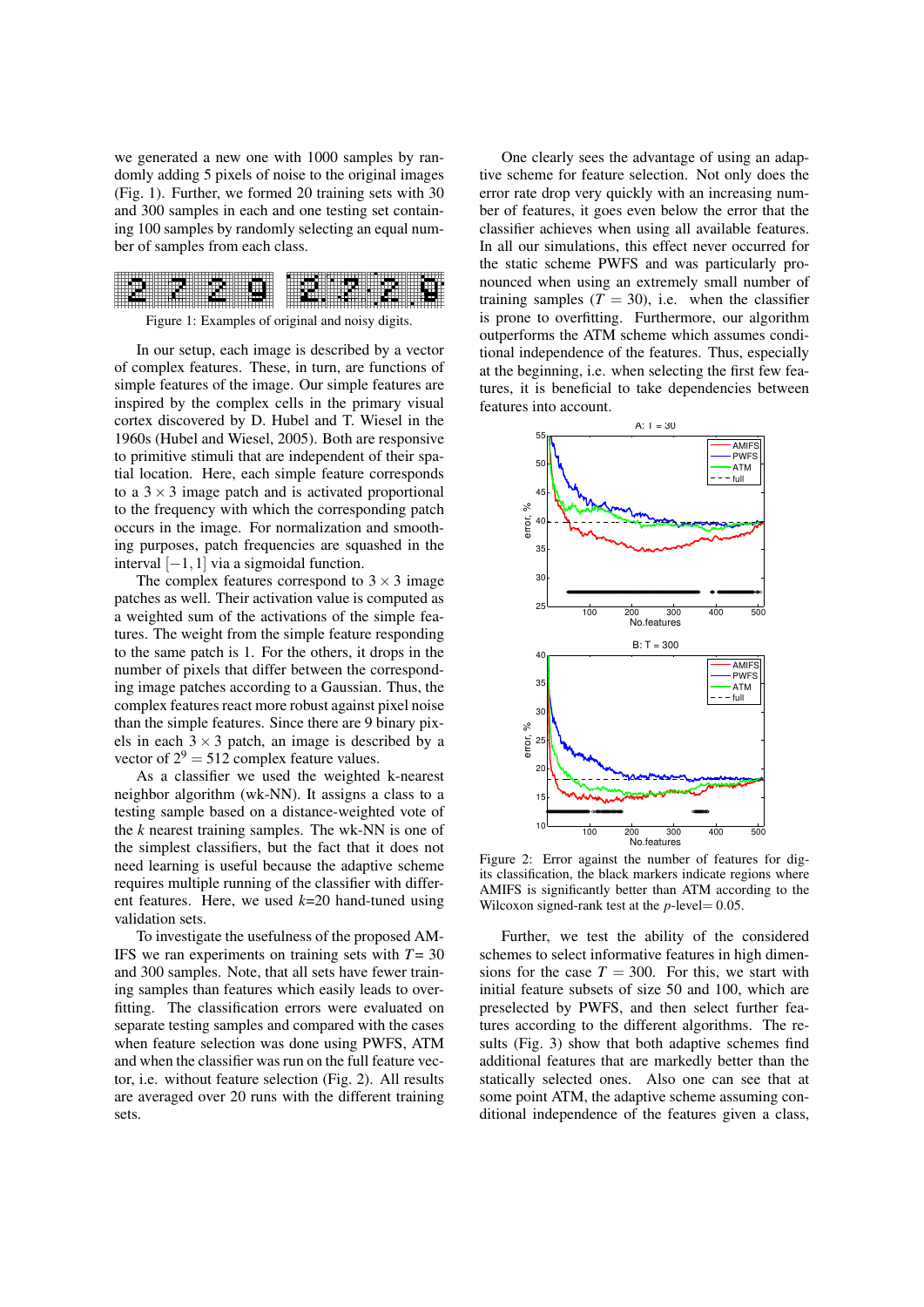starts outperforming AMIFS. This fact suggests that after certain dimension AMIFS is not able anymore to estimate correctly high-order dependencies between the features. Interestingly, when AMIFS selects the features from the beginning (see Fig. 2), it performs better than ATM almost up to 200 features, meaning that the first good features can compensate for unreliable pdf estimates further in higher dimensions. Based on this observation, one could think of a combined scheme that starts with AMIFS and after selecting some features switches to ATM.



Figure 3: Comparison of ability to add informative features to subsets of 50 and 100 features preselected by PWFS.

### 3.2 MNIST Data Set

We compared performance of PWFS, ATM and our AMIFS on a real-world data set, the MNIST database of handwritten digits (LeCun and Cortes, nd). The images are  $28 \times 28$  pixel, black and white, sizenormalized and centered. The original training and testing sets consist of 60,000 and 10,000 samples, respectively.

The features were learned by LeNetConvPool (Bergstra et al., nd), a convolutional neural network based on the LeNet5 architecture, which was originally proposed by LeCun (LeCun et al., 1998). The convolutional networks are biologically inspired multilayered neural networks. In order to achieve some degree of location, scale and distortion invariance,

they imitate arrangement and properties of simple and complex cells in primary visual cortex by implementing local filters of increasing size, shared weights and spatial subsampling.

LeNetConvPool consists of 6 layers: 4 successive convolutional and down-sampling layers (C- and Slayers), a hidden fully-connected layer and a logistic regressor as a classifier. C-layers consist of several feature maps with overlapping  $5 \times 5$  linear filters. So every filter receives an input from the  $5 \times 5$  region of the previous layer, computes its weighted sum and passes it through a sigmoidal function. The S-layers perform max-pooling with  $2 \times 2$  non-overlapping filters. That is, an output of such filter is the maximum activation of units from  $2 \times 2$  region of the corresponding feature map in the previous C-layer. For both types of the layers, all filters share the same weight parameters within one feature map. First Cand S-layers have 20 feature maps, the next ones - 50. The succeeding hidden layer, which is fullyconnected to all units of all feature maps in the previous S-layer, has 500 units with the sigmoidal activation function. The last classification layer consists of 10 units, according to the number of classes, and performs a logistic regression. The weight parameters of all layers are learned using the gradient descent. For all implementation details see (Bergstra et al., nd).

We trained LeNetConvPool on 15 training sets with 5,000 samples each. After that, the last classification layer was removed and the resulting networks with 500 output units were used as feature extractors. These units are initial features for the feature selectors. Then, from every training set we formed 2 sets of different size, with  $T = 100$  and  $T = 300$  samples, which were used for feature selection and for classification. We use different amount of training data for feature extraction and for further feature selection and classification to model a situation, when one has good features but there is not enough training data to build an efficient classifier. As a classifier, we used an unweighted k-NN with  $k = 5$  (again, hand-tuned on validation sets), which in contrast to wk-NN uses a simple majority vote. For computational reasons, the testing set was reduced to 500 samples, which were randomly selected from the original MNIST testing set, with an equal number of samples per class.

Overall, all algorithms show a similar behavior as on the artificial data set (see Fig. 4). The smaller differences can be attributed to the better available features, as reflected in the much lower error rates, which have been tuned by the LeNetConvPool. Again, AM-IFS outperforms ATM on the first selected features and both adaptive schemes provide some robustness against overfitting.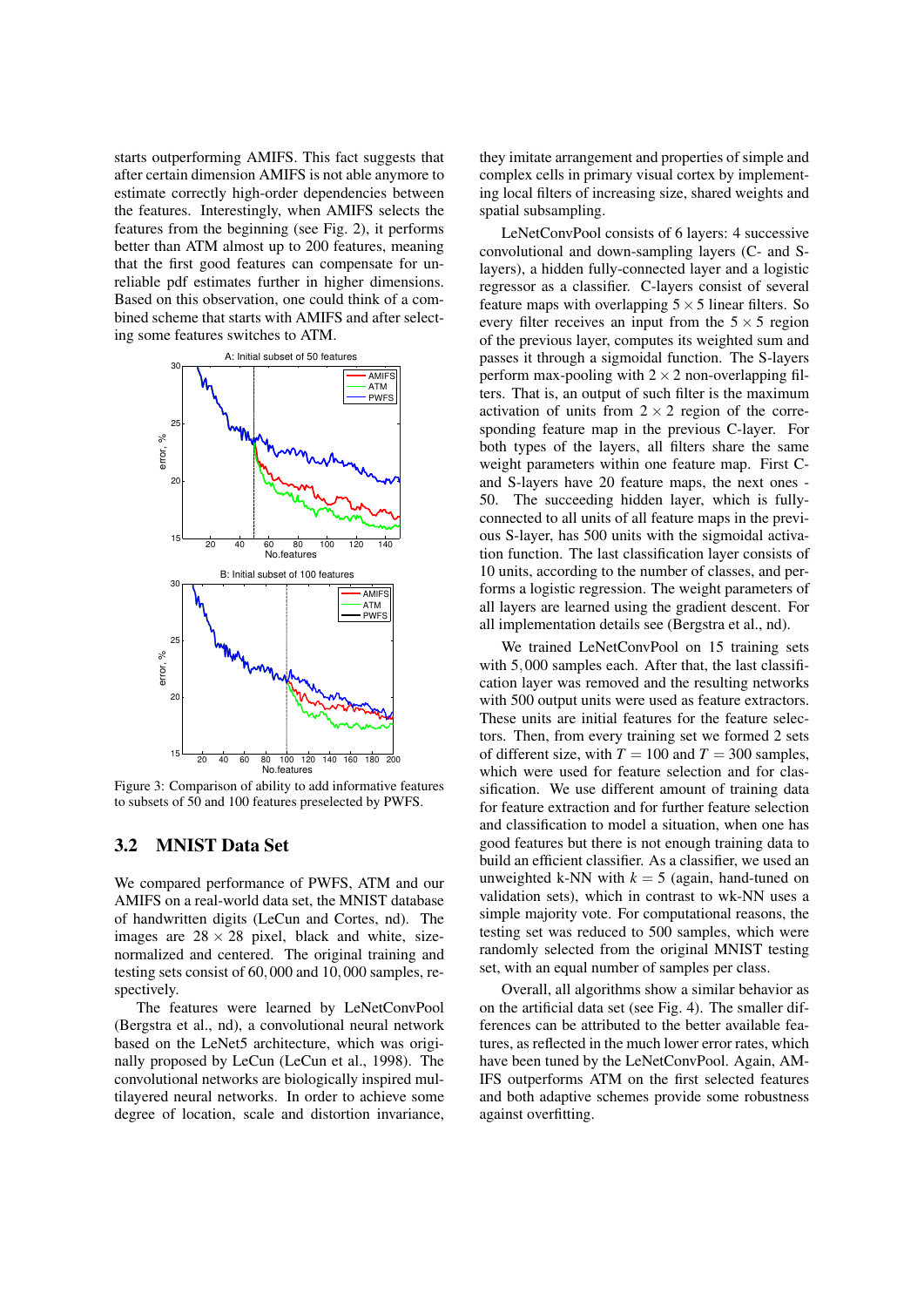

Figure 4: Error against the number of features for MNIST classification. k-NN was run on the same set as feature selection, the black markers indicate regions where AMIFS is significantly better than ATM according to the Wilcoxon signed-rank test at the *p*-level= 0.05.

To see whether feature selection is as beneficial when the classifier is well-trained, we repeated the experiments with a training set of 5,000 samples. However, as in the previous experiment, the feature selection was done on the small sets of 100 and 300 samples for computational reasons.

Fig. 5 shows that for this particular example one needs approximately 200 features to achieve the minimum error. However, there is no advantage of using any sophisticated feature selection algorithm, and one can see that a size of the training set used for selecting features does not have much influence as well. Moreover, even the random selection works about as good as other methods. We do not want to generalize results of this test by saying that for large data sets one can always select features randomly. We rather emphasize that for small data sets one can achieve better performance with features selected adaptively with our AMIFS .

#### 4 DISCUSSION

Feature selection is a standard technique to reduce data dimensionality. In high-dimensional spaces this can be an efficient way to cope with limited amounts



Figure 5: Error against the number of features for MNIST classification. k-NN was run on 5,000 training samples, feature selection on A: 100 and B: 300 training samples.

of training data. Usually, features are selected in a preprocessing step. However, we propose an adaptive scheme for feature selection, where each feature is selected as maximizing the expected mutual information with the class given the data point, as well as values of the features already considered.

Despite the fact that estimating the mutual information in high-dimensional spaces is a difficult problem on its own, we find that adaptive feature selection robustly improves the classification performance. In the considered examples, a small number of features is sufficient to achieve a good classification. Since the first few features can be reliably detected, our method does not overfit and can even compensate for shortcomings of the classifier. Our results on both artificial and real-world data show that in case of limited training data, when a classifier is usually prone to overfitting, AMIFS can even improve the error rate compared to using all available features.

Even though the algorithm is less advantageous on large datasets, we believe that this is not a shortcoming, but merely shows that the need to select features is less pressing if enough data are available. From the point of view of computational expenses, in order to make AMIFS more applicable to large amount of data, one has to think about an approximate implementation which can cut down the compu